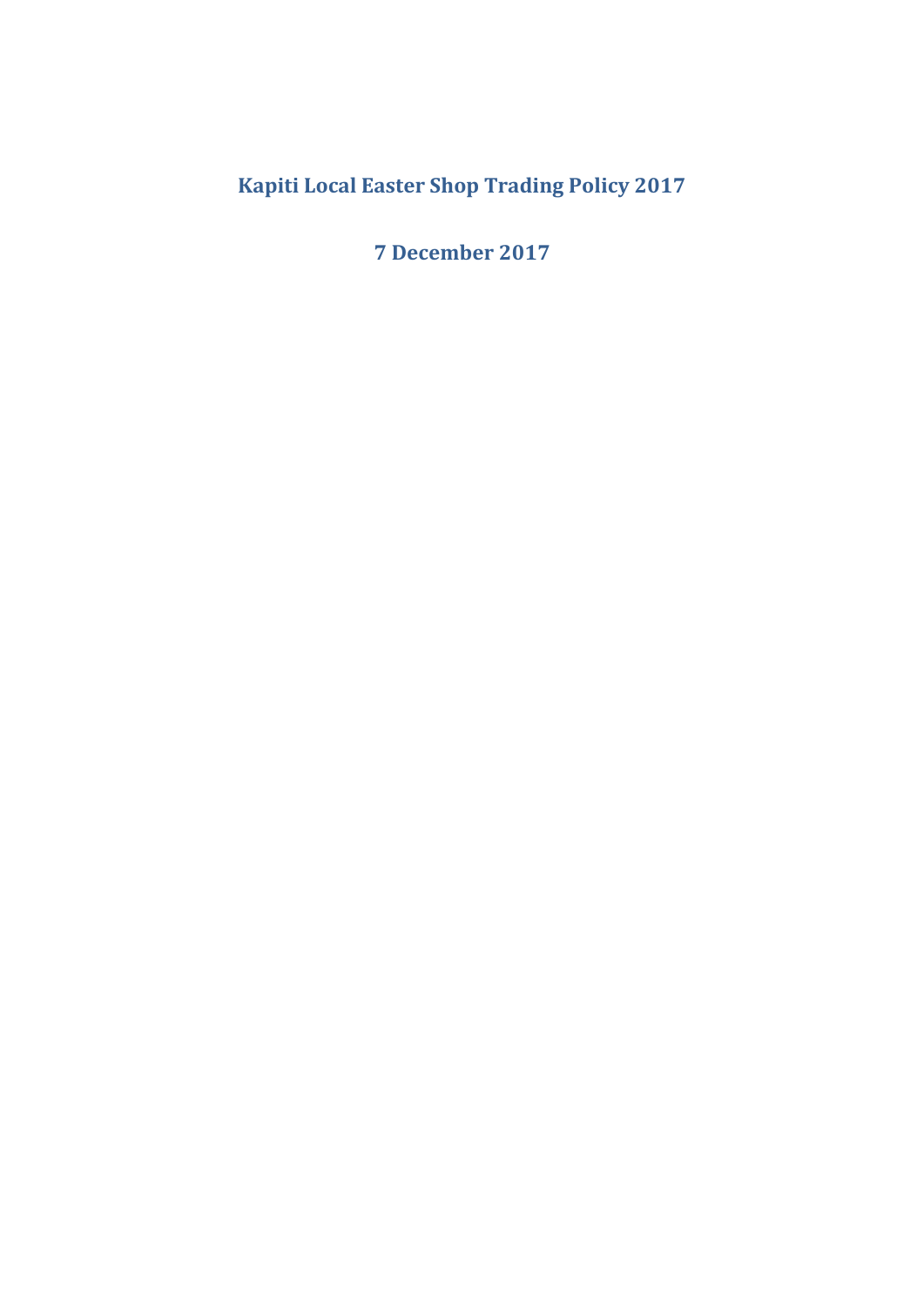# **CONTENTS**

- 1. Introduction
- 2. Policy Objectives and Scope
- 3. Strategic Alignment
- 4. Definitions
- 5. Policy
- 6. Review
- 7. References
- Schedule 1 Kāpiti Coast District Map

| <b>REVISION</b> |
|-----------------|
| <b>HISTORY</b>  |
| Revision        |

*Policy Sponsor Approval date and date of next scheduled review* 

*Decision 7 December 2017*

Group Manager, Strategy & Planning

Council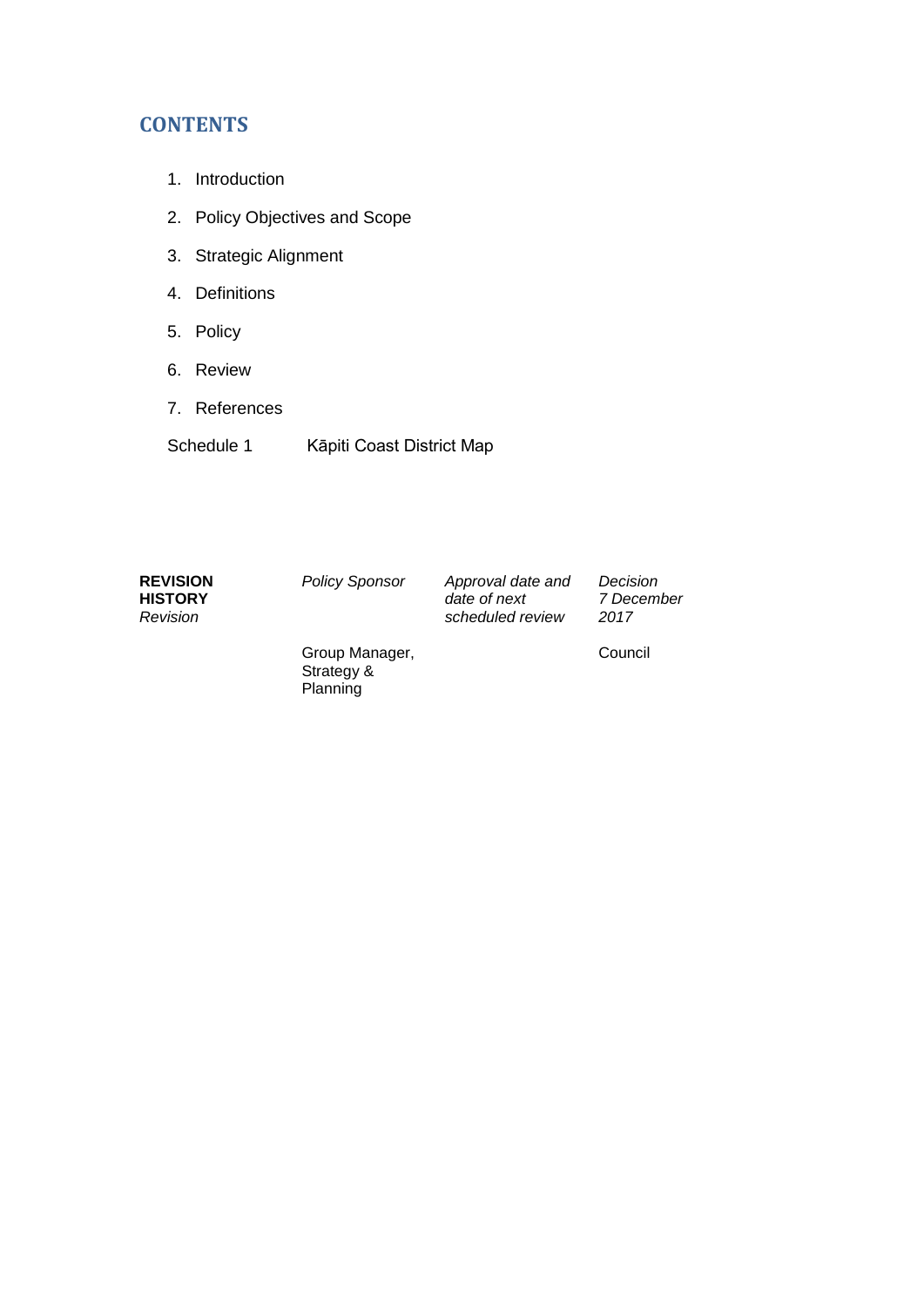# *1. INTRODUCTION*

The purpose of this policy is to enable shops to trade on Easter Sunday if they wish. This policy is made under Part 2 (subpart 1) of the Shop Trading Hours Act 1990 (the Act). Easter Sunday is a significant day in the religious calendar for many New Zealanders. Some businesses will choose not to open and some workers will choose not to work on this day.

# *2. POLICY OBJECTIVES AND SCOPE*

The objective of this policy is to enable Easter Sunday Trading and support a vibrant, diverse and thriving Kāpiti.

This policy applies to the whole of the Kāpiti Coast District (see Schedule 1 Map) and does not apply to the sale and supply of alcohol, which is regulated under the Sale and Supply of Alcohol Act 2012.

# *3. STRATEGIC ALIGNMENT*

This policy supports the vision for the Kapiti Coast as vibrant, diverse and thriving and contributes to the following Council Outcomes:

- Thriving economy support the unique character of the various geographic communities and communities of interest while encouraging greater district integration
- Democracy through community participation create easy opportunities throughout the council decision making process for the community to contribute.

# *4. DEFINITIONS*

For the purposes of this policy, the meaning of a shop is the same as defined in section 2 of the Act:

'a building, place, or part of a building or place, where goods are kept, sold, or offered for sale, by retail; and includes an auction mart, and a barrow, stall, or other subdivision of a market; but does not include:

- (a) a private home where the owner or occupier's effects are being sold (by auction or otherwise); or
- (b) a building or place where the only business carried on is that of selling by auction agricultural products, pastoral products, and livestock, or any of them; or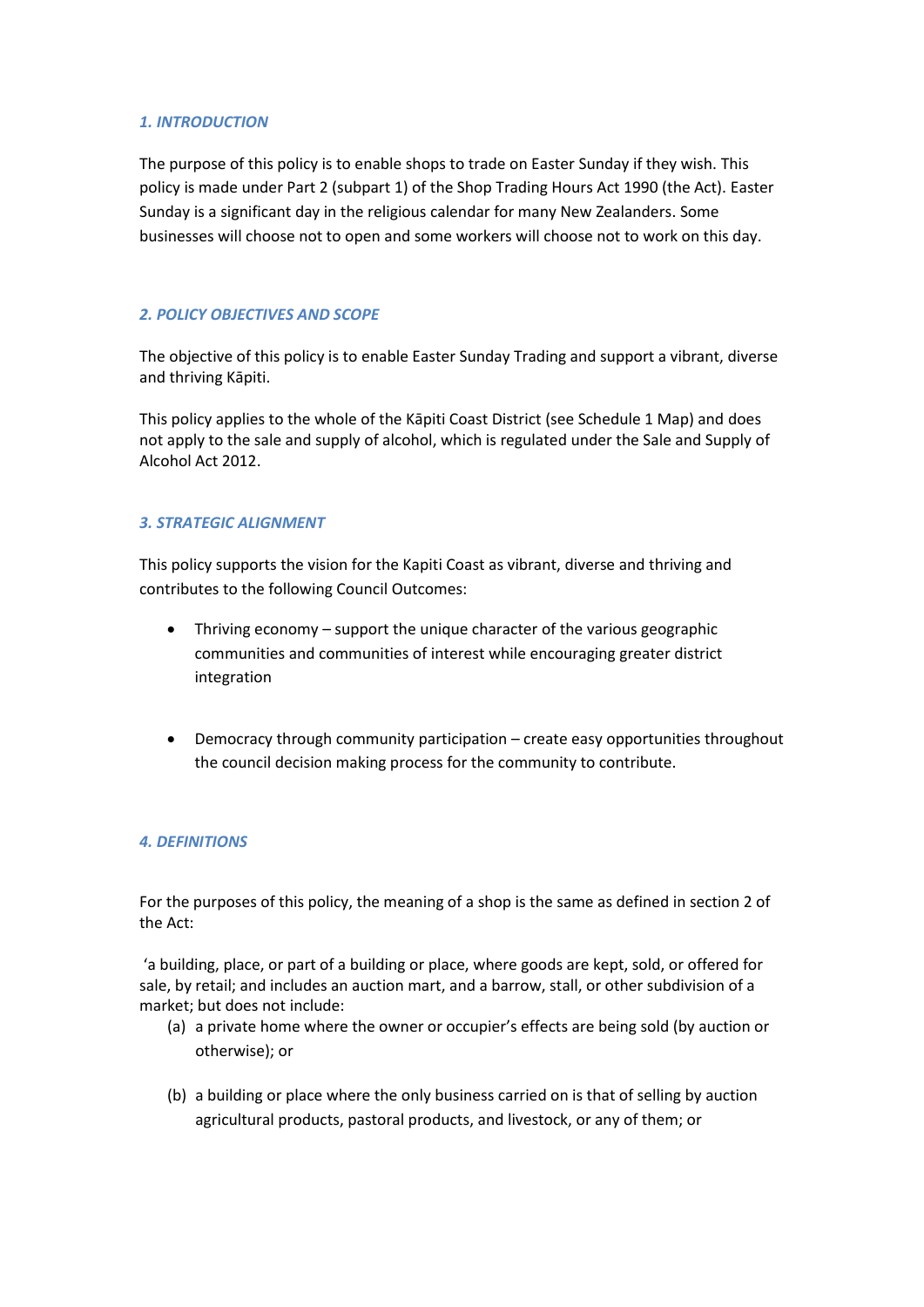(c) a building or place where the only business carried on is that of selling goods to people who are dealers, and buy the goods to sell them again'

# *5. POLICY*

The Policy of the Kapiti Coast District Council is as follows:

**Shop trading is permitted on Easter Sundays throughout the whole of the Kapiti Coast District as defined by the map in Schedule 1**

**Individual retailers will choose whether to open on Easter Sunday. This policy does not require shops to open on Easter Sunday, nor does it require individuals to shop on Easter Sunday or require employees to work on Easter Sunday. The workers choice provision in Part 2 (subpart 2) of the Shop Trading Hours Act 1990 that outlines a shop employee's right to refuse to work on Easter Sunday supports this right.**

# *6. MONITORING*

The Ministry of Business, Innovation and Employment is responsible for enforcement of breaches of shop trading hours on Easter Sundays and the imposition of penalties.

# *7. REVIEW*

This policy is required to be reviewed at least every five years from the date of adoption.

# *8. REFERENCES*

Shop Trading Hours Act 1990